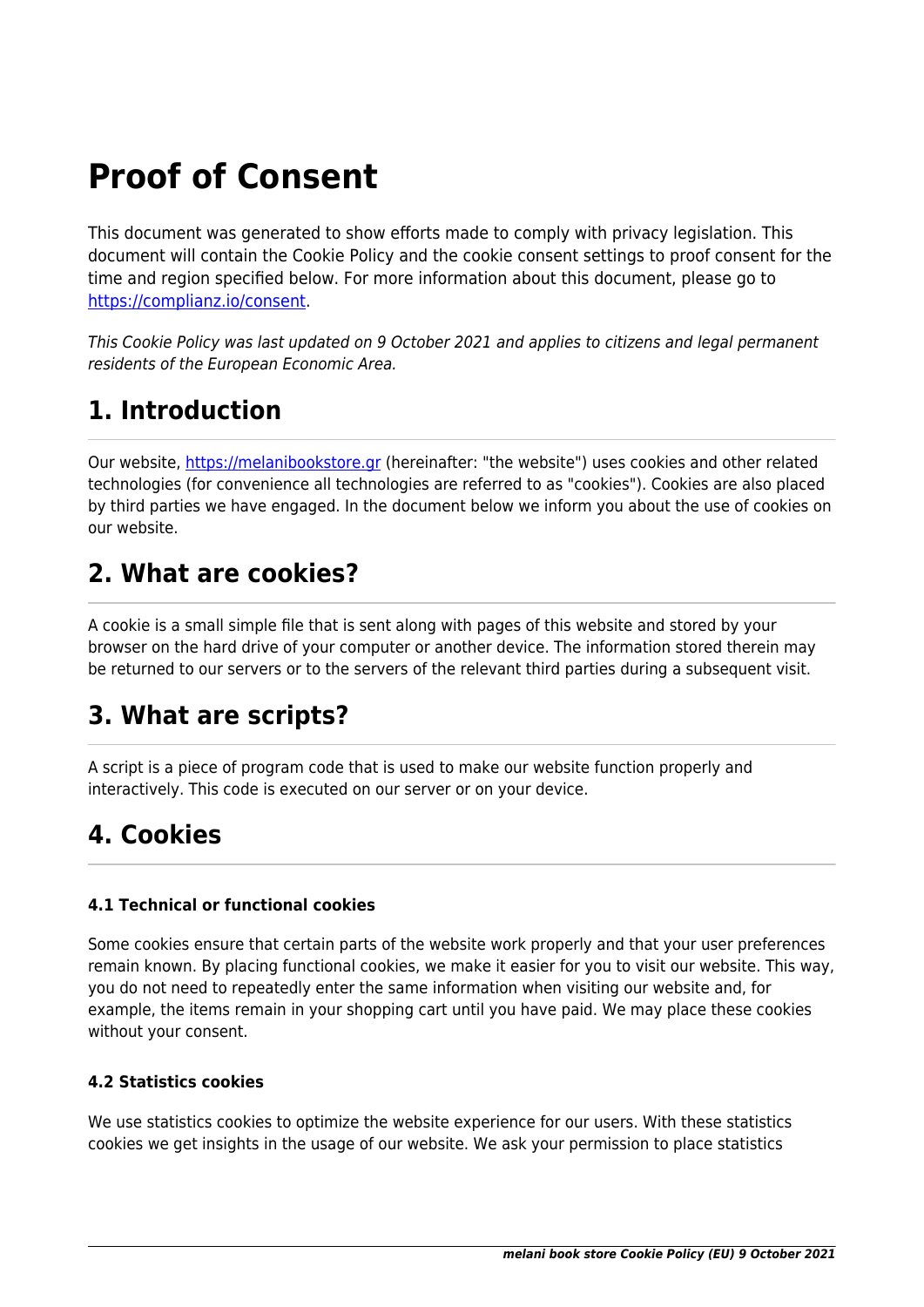cookies.

#### **4.3 Marketing/Tracking cookies**

Marketing/Tracking cookies are cookies or any other form of local storage, used to create user profiles to display advertising or to track the user on this website or across several websites for similar marketing purposes.

### **5. Placed cookies**

## **6. Consent**

When you visit our website for the first time, we will show you a pop-up with an explanation about cookies. As soon as you click on "Αποθήκευση", you consent to us using the categories of cookies and plug-ins you selected in the pop-up, as described in this Cookie Policy. You can disable the use of cookies via your browser, but please note that our website may no longer work properly.

#### **6.1 Manage your consent settings**

## **7. Your rights with respect to personal data**

You have the following rights with respect to your personal data:

- You have the right to know why your personal data is needed, what will happen to it, and how long it will be retained for.
- Right of access: You have the right to access your personal data that is known to us.
- Right to rectification: you have the right to supplement, correct, have deleted or blocked your personal data whenever you wish.
- If you give us your consent to process your data, you have the right to revoke that consent and to have your personal data deleted.
- Right to transfer your data: you have the right to request all your personal data from the controller and transfer it in its entirety to another controller.
- Right to object: you may object to the processing of your data. We comply with this, unless there are justified grounds for processing.

To exercise these rights, please contact us. Please refer to the contact details at the bottom of this Cookie Policy. If you have a complaint about how we handle your data, we would like to hear from you, but you also have the right to submit a complaint to the supervisory authority (the Data Protection Authority).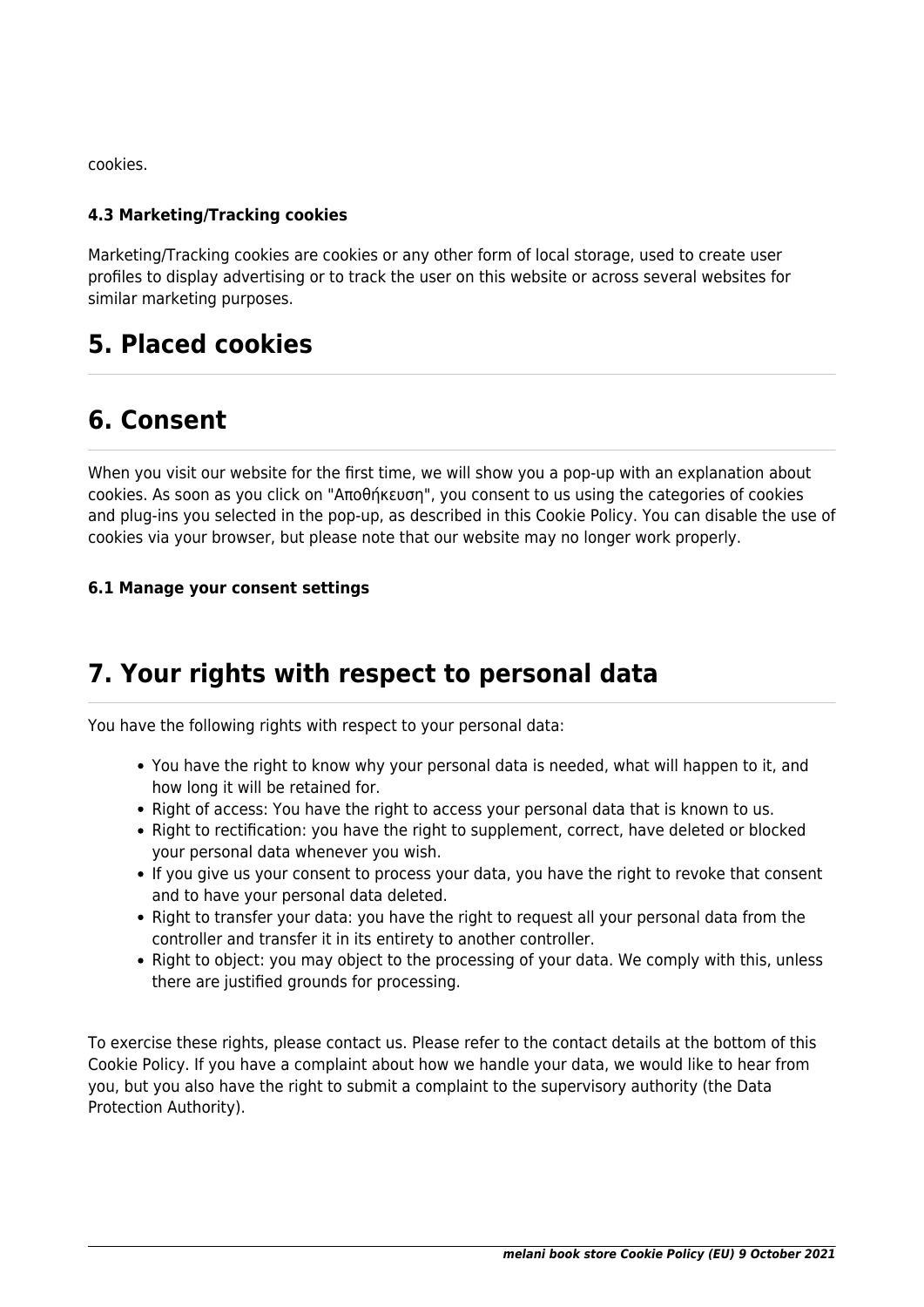# **8. Enabling/disabling and deleting cookies**

You can use your internet browser to automatically or manually delete cookies. You can also specify that certain cookies may not be placed. Another option is to change the settings of your internet browser so that you receive a message each time a cookie is placed. For more information about these options, please refer to the instructions in the Help section of your browser.

Please note that our website may not work properly if all cookies are disabled. If you do delete the cookies in your browser, they will be placed again after your consent when you visit our websites again.

# **9. Contact details**

For questions and/or comments about our Cookie Policy and this statement, please contact us by using the following contact details:

voziki eleni kallikratia Greece Website:<https://melanibookstore.gr> Email: [info@melanibookstore.gr](#page--1-0) Phone number: 2399020275

This Cookie Policy was synchronized with [cookiedatabase.org](https://cookiedatabase.org) on 9 October 2021

# **Cookie consent settings**

- is multisite root =>
- block ajax content =>
- $\bullet$  do not track  $\Rightarrow$
- $\bullet$  consenttype  $\Rightarrow$  optin
- region  $\Rightarrow$  eu
- $q$ eoip  $=$ >
- categories => Custom event functional, Custom event statistics, Custom event marketing
- checkbox style  $=$   $>$  slider
- $\bullet$  use categories  $\Rightarrow$  hidden
- use categories optinstats => hidden
- $\bullet$  header  $\Rightarrow$
- accept => Accept
- revoke => Manage consent
- $\bullet$  dismiss  $\Rightarrow$  Απόρριψη
- dismiss timeout => 10
- readmore optin => Πολιτική Cookies